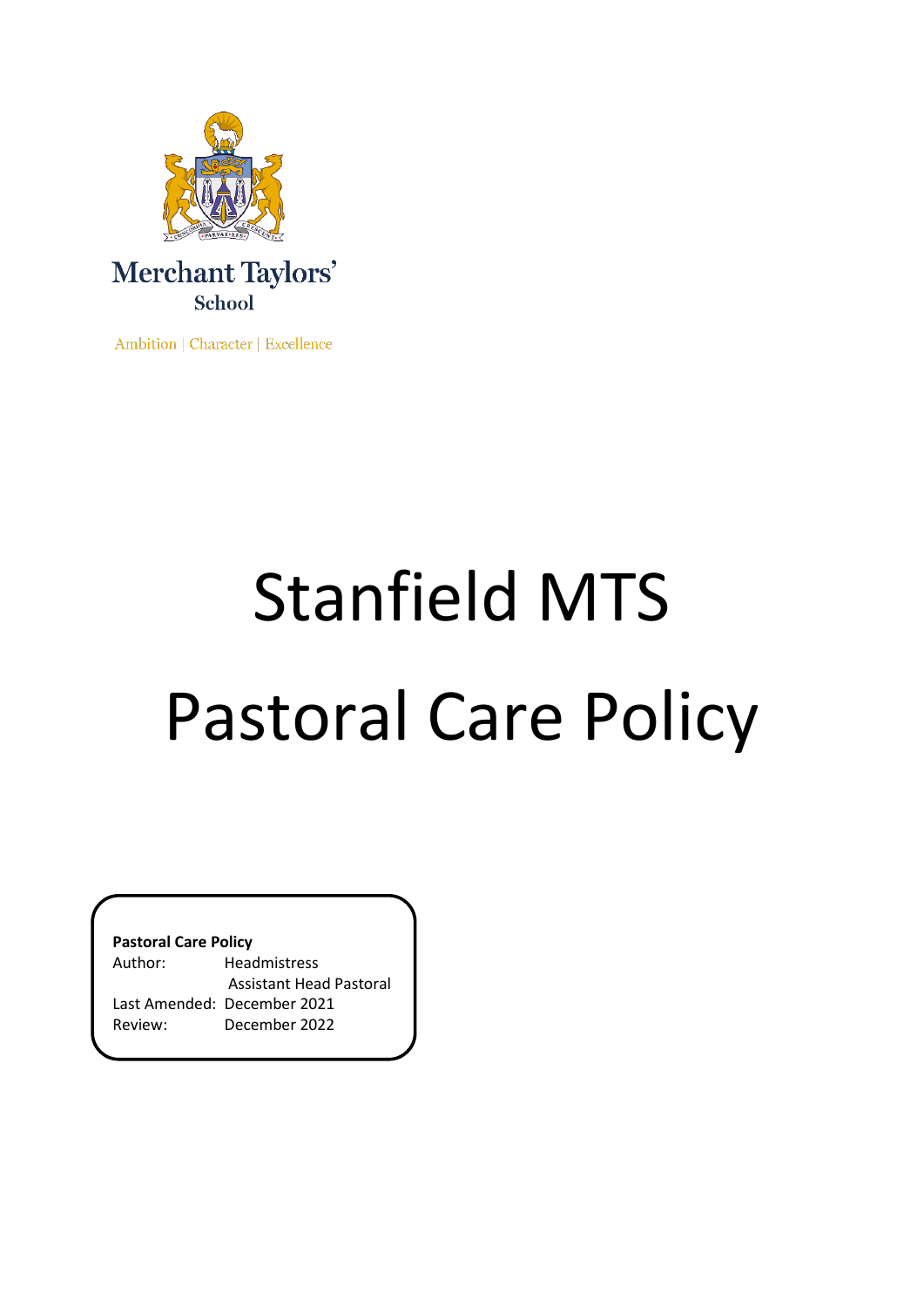At Stanfield, pastoral care is understood as a whole-school, strategic and operational system, which fosters an atmosphere conducive to learning and promotes important values such as tolerance, resilience, and fairness. This approach to pastoral care aims to eliminate hindrances to learning while creating an ethos that culminates in engagement and achievement both academically and as a contributing part of the community, both in school and at large.

**\_\_\_\_\_\_\_\_\_\_\_\_\_\_\_\_\_\_\_\_\_\_\_\_\_\_\_\_\_\_\_\_\_\_\_\_\_\_\_\_\_\_\_\_\_\_\_\_\_\_\_\_\_\_\_\_\_\_\_\_\_\_\_\_\_\_\_\_\_\_**

**\_\_\_\_\_\_\_\_\_\_\_\_\_\_\_\_\_\_\_\_\_\_\_\_\_\_\_\_\_\_\_\_\_\_\_\_\_\_\_\_\_\_\_\_\_\_\_\_\_\_\_\_\_\_\_\_\_\_\_\_\_\_\_\_\_\_\_\_\_\_**

This policy summarises long-standing procedures reflected in the School's Mission Statement, its ethos and values, the pastoral initiative *The Merchants' Mindset*, and the Code of Conduct for Pupils.

### **CONTEXT**

Stanfield Merchant Taylors' is an academic school that seeks to provide an atmosphere in which every pupil can achieve their maximum potential. The school aims to support and develop the whole child to do so. It recognises that pupils will perform their best academically when provided with the opportunity to participate in the broadest possible range of activities, which contribute to developing confidence, self-esteem and wellbeing.

The school also recognises that pupils will only achieve their best in an orderly and purposeful atmosphere, feeling known, safe, valued and respected.

### **THE SCHOOL'S PASTORAL STRUCTURE**

The school's formal pastoral system is horizontal. The class teacher is responsible for the daily pastoral care of a pupil, having an overview of their academic progress, personal relationships and social development.

Class teachers then work in teams with Heads of Section, as follows:

**\_\_\_\_\_\_\_\_\_\_\_\_\_\_\_\_\_\_\_\_\_\_\_\_\_\_\_\_\_\_\_\_\_\_\_\_\_\_\_\_\_\_\_\_\_\_\_\_\_\_\_\_\_\_\_\_\_\_\_\_\_\_\_\_\_\_\_\_\_\_**

| Reception     | Head of EYFS    |
|---------------|-----------------|
| Years 1 and 2 | Head of Infants |
| Years 3 – 6   | Head of Juniors |

The Assistant Head (Pastoral) oversees the Pastoral Team and supports teaching staff in their pastoral duties, with issues escalated as necessary. Stanfield also offers a confidential counselling service to which pupils may self-refer or be referred by parents or staff. The School Counsellor is in school regularly each week and is a fully qualified professional counsellor.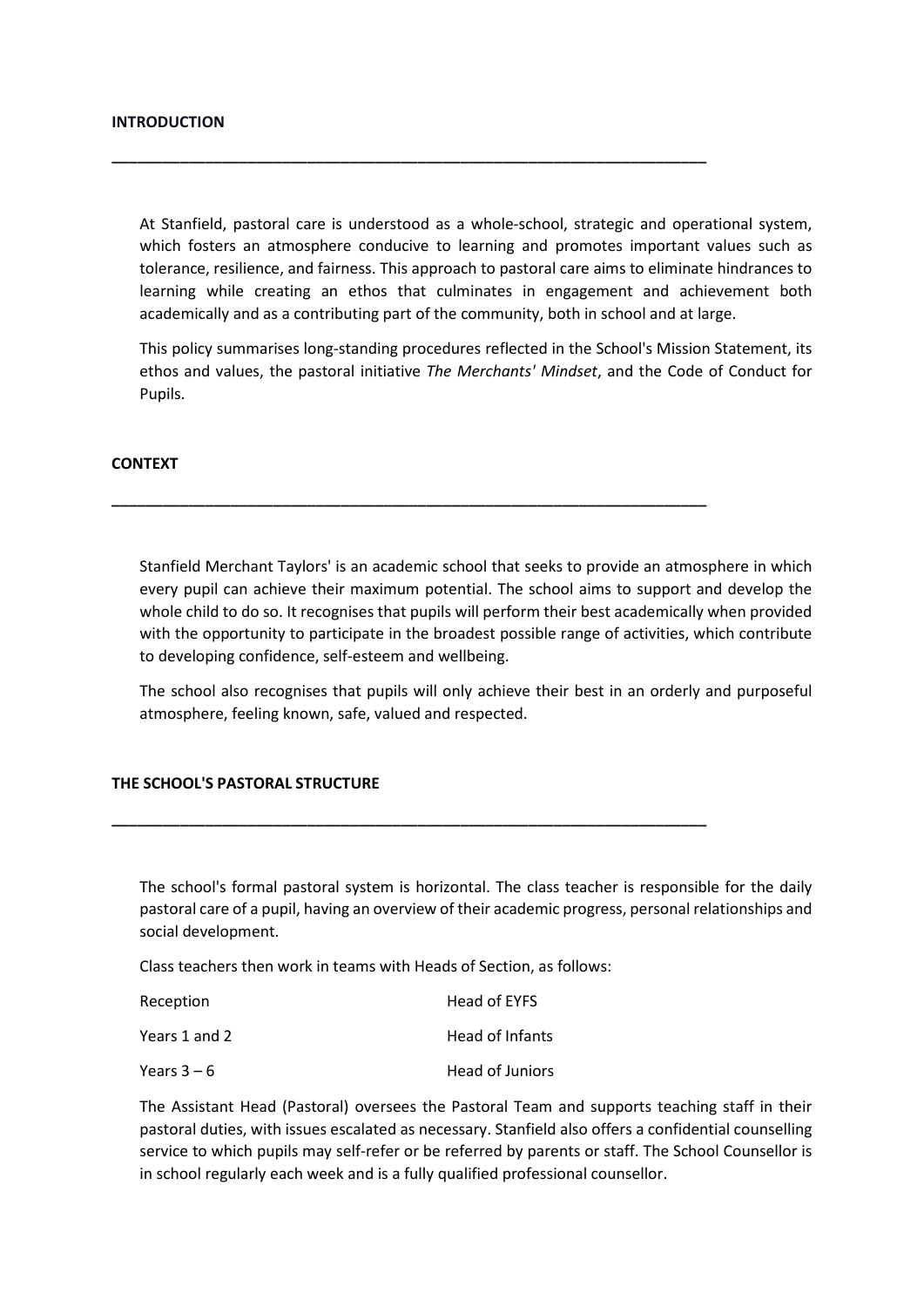All pupils in the school are offered Personal Social, Health and Education, which is delivered by Class Teachers, other members of the school staff and in some instances by outside specialist speakers.

The school employs a full-time School Nurse. In addition to her medical responsibilities and attending to the physical health of pupils, the School Nurse offers pastoral support to girls as required.

## **PUPIL VOICE**

Expectations of behaviour and the school's ethos are significantly enhanced by ensuring that pupils feel like valued stakeholders in the school, with the opportunity to voice their opinions, suggestions, and concerns. Weekly School Council meetings and form times are used to create an ongoing dialogue between the school and pupils. Pupils have the opportunity to raise issues of concern and to discuss matters affecting the quality of their lives and learning. Meetings are chaired by members of the Senior Leadership Team, who also set the agenda.

**\_\_\_\_\_\_\_\_\_\_\_\_\_\_\_\_\_\_\_\_\_\_\_\_\_\_\_\_\_\_\_\_\_\_\_\_\_\_\_\_\_\_\_\_\_\_\_\_\_\_\_\_\_\_\_\_\_\_\_\_\_\_\_\_\_\_\_\_\_\_**

**\_\_\_\_\_\_\_\_\_\_\_\_\_\_\_\_\_\_\_\_\_\_\_\_\_\_\_\_\_\_\_\_\_\_\_\_\_\_\_\_\_\_\_\_\_\_\_\_\_\_\_\_\_\_\_\_\_\_\_\_\_\_\_\_\_\_\_\_\_\_**

A House System also exists to facilitate vertical integration, to offer informal pastoral support and opportunities to develop self-esteem, leadership and a sense of responsibility.

### **BEHAVIOUR OVERVIEW**

The school aims to promote the Merchants' Mindset in all pupils, instilling the highest standards of behaviour, both inside and outside the classroom (for more information, please refer to **Merchant's Mindset document**). The promotion of good behaviour is embedded in our Rewards and Sanction systems (**see Behaviour Policy**). To encourage pupils to meet our required standards, we have a framework of rules enforced by a series of sanctions. The highest standards of behaviour are reinforced in Assemblies, Form Periods, PSHE lessons and the wider curriculum.

### **1. DISCIPLINE**

The school can only achieve its educational objectives within an orderly framework, where clear boundaries of acceptable behaviour and mutual respect are established. The expected standard of behaviour is laid out in the School Code of Conduct, The Seven C's, and in the Behaviour Policy. We attach importance to courtesy, integrity, good manners, good discipline and respect for the needs of others. Pupils are encouraged to take a full part in the school's activities.

### 2. **REWARDS**

The school seeks to reward and encourage positive behaviour. Recognising and rewarding good behaviour, effort and achievement wherever possible is important as rewards help to foster and reinforce positive behaviours. Our Rewards System aims to use extrinsic motivators to encourage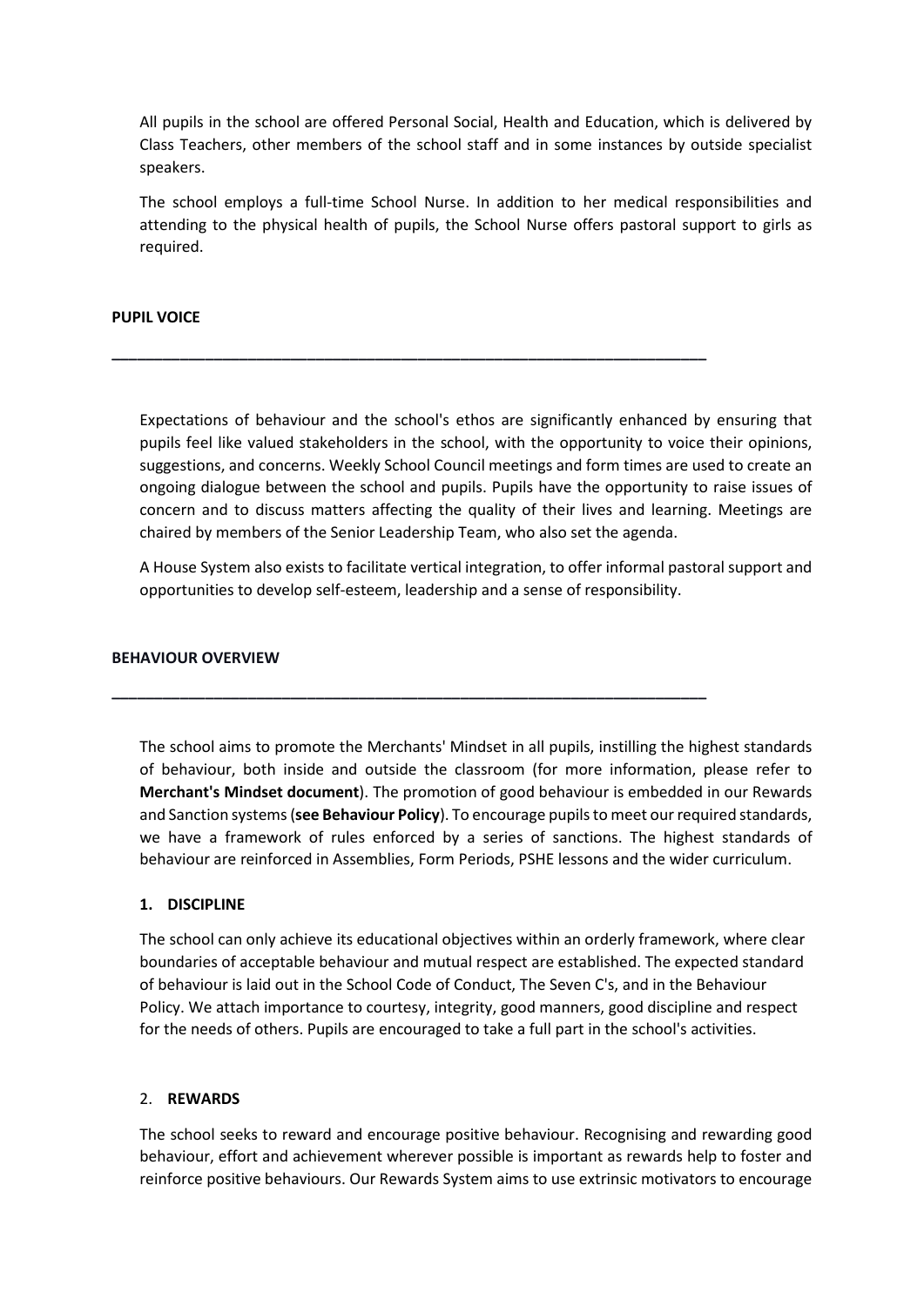the formation of good habits by rewarding specific behaviours and not just for general achievement. We aim to develop intrinsically motivated pupils using rewards in a targeted way.

# 3. **SANCTIONS**

Good discipline requires a framework of sensible, defensible, and clearly understood rules. These rules need to be enforced by sanctions, which are generally regarded as being fair because the 'punishment fits the crime'.

At Stanfield, a Traffic Light System is used to prevent low-level disruption in and around the school. For serious incidents, further sanctions may be used. Below is a brief description of procedures:

- A. **Suspension** –is a temporary sanction in response to a breach of the school rules. There is no right of appeal to suspensions under 11 days. Procedures for suspension are:
- The Headmistress (or in her absence a Deputy Head) will decide upon whether a pupil should be excluded.
- Before the decision is made, a full investigation will have taken place, and the girl concerned will have been questioned fairly and been given the opportunity to state her position and version of events.
- Parents will be told the reasons for the suspension, how long it will last, what measures to support the pupil will be provided while they are suspended
- Parents and pupil will be told of the expectations and conditions for the return to the school before the end of the suspension period.
- B. **Expulsion** is permanent and a sanction of last resort. Expulsions are very rare within the schools. A pupil may be expelled for a single act that constitutes a major violation of discipline, such as breach of the school rules on substance abuse, or for a criminal offence. Expulsions can be appealed via the Board of Governors – see the process below. The student will be required to remain away from school pending the outcome of the review.
- C. **Removal** is a permanent step, usually in response to repeated infringements of school policies, poor behaviour over a period of time and inability to benefit sufficiently from the educational opportunities and/or the community life offered by the school. Where removal is requested by the Headmistress, parents may be given a chance to withdraw their child as an alternative at the sole discretion of the Headmistress. The decision to remove can be appealed to the Board of Governors. The student will be required to remain away from school pending the outcome of the review. Further details on removal are found in the Terms and Conditions.

Procedures for expulsion and removal are:

- The Headmistress (or in her absence, a Deputy Head) will decide upon whether a pupil should be expelled/removed.
- Before the decision is made, a full investigation will have taken place, and the pupil concerned will have been questioned fairly and been given the opportunity to state her position and version of events.
- Parents will always be informed fully of the reasons for expulsion/removal and given a copy of the Review Procedure.